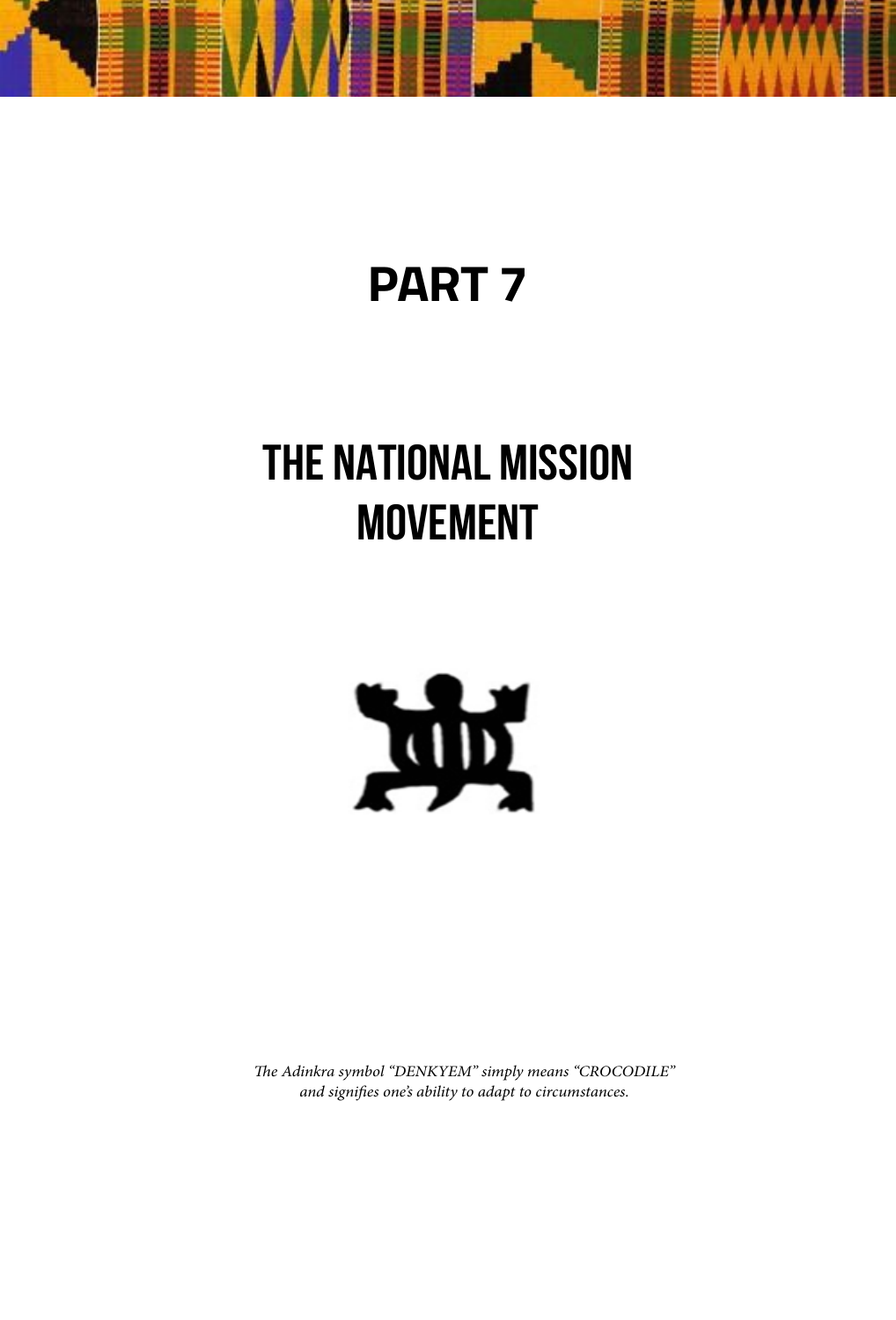### **PROJECT ACTIVATE** THE LIVINGSTONE SCHOOL OF **MISSIONS (LSM)**

**96 Ghana Missions Handbook** – Past. Present. Future.



To activate God's people in Africa and beyond to exalt Jesus Christ and advance His Gospel to the Multitudes.

+233 55 389 7060 | onewayafrica@owm.org | www.onewayafrica.org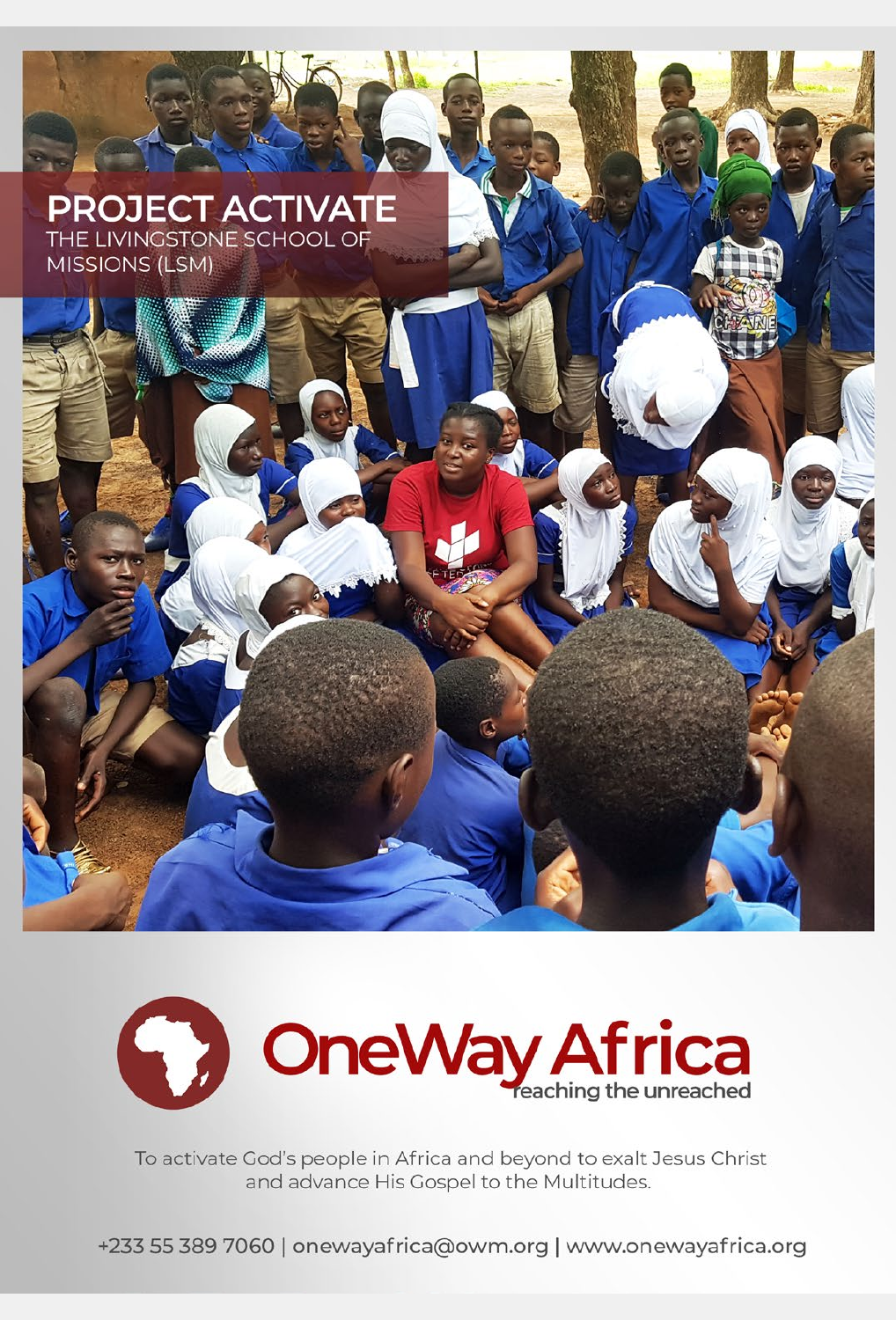## **GEMA – 30 YEARS OF SERVING AS THE NATIONAL MISSIONS UMBRELLA BODY. (Part 1)**



**GEMA)** is the national body that bring together all mission-related organization Ghana, both indigenous and foreign-based. **(GEMA) is the national body that brings together all mission-related organizations in Ghana, both indigenous and foreign-based.**

#### **BEFORE THE BIRTH OF GEMA**

Due to the works of the Scripture Union, the Ghana Fellowship of Evangelical Students, and the birth of the Christian Outreach Fellowship (COF) through the efforts of the late Politician and Christian Statesman, Mr. William Ofori Atta, Ghana began to experience increased interest in both urban and rural missions. There was however no coordination nor cooperation among these societies since there wasn't any national alliance. Into the late 1980s, the number of indigenous mission societies steadily increased, and a need to unite these new Mission Societies became more pressing.

#### **THE GENESIS OF GEMA**

In 1989, a Ghanaian Missionary Pioneer, Dr. Seth Anyomi was invited to attend a consultation organized by the Third World Missions Association (TWMA), representing the African Christian Mission(ACM) which he and his wife Christiana had founded in 1983. He was the only Ghanaian joining two Nigerian Mission leaders, Rev. Panya Baba and Rev. Reuben Ezemadu who represented the Nigerian Evangelical Missions Association (NEMA) at this maiden TWMA meeting.

At that time, NEMA was the only African missionary association on the African continent. Consequently, Dr. David Cho, then President of the TWMA, tasked Dr. Anyomi with the responsibility to identifying and mobilizing existing mission agencies in Ghana to be constituted into a Ghana Evangelical Missions Association (GEMA). The opportunity came, when a few months later in

1990, a Missionary from New Zealand, Rev. Ross Campbell, then Director of the Ghana Evangelism Committee presented his survey results on the unreached people groups in Ghana. Rev. Reuben Ezemadu represented NEMA at that event and he was one of the speakers. Dr. Anyomi sought his assistance to call a meeting of every head of an indigenous Mission Society present at that meeting. Those who responded agreed to the proposal to form a National Association and Dr. Seth Anyomi, was elected as first President of the newly formed "GEMA."

Thirty representatives of mission societies formed the foundation membership of GEMA. By 1995, the membership had risen to 51, including denominational and non-denominational mission societies and para-Church organizations.

#### **THE PURPOSE AND OBJECTIVES OF GEMA**

- To unite all mission-related organizations in the name of our Saviour Jesus Christ to pray for the enabling power of the Holy Spirit to carry out the Great Commission in our land in our time.
- To promote co-operation among missions and mission-related bodies in Ghana.
- To eliminate wasteful duplication of efforts and to pool resources.
- To create a forum for the sharing of strategies and techniques.
- To establish a strong and reliable association, to properly represent Ghanaian missions at national and international levels.
- To set and maintain improved standards of integrity and accountability to increase confidence in Ghanaian missionary activities.
- To provide the machinery for the compilation and dissemination of information on Ghanaian missionary activities.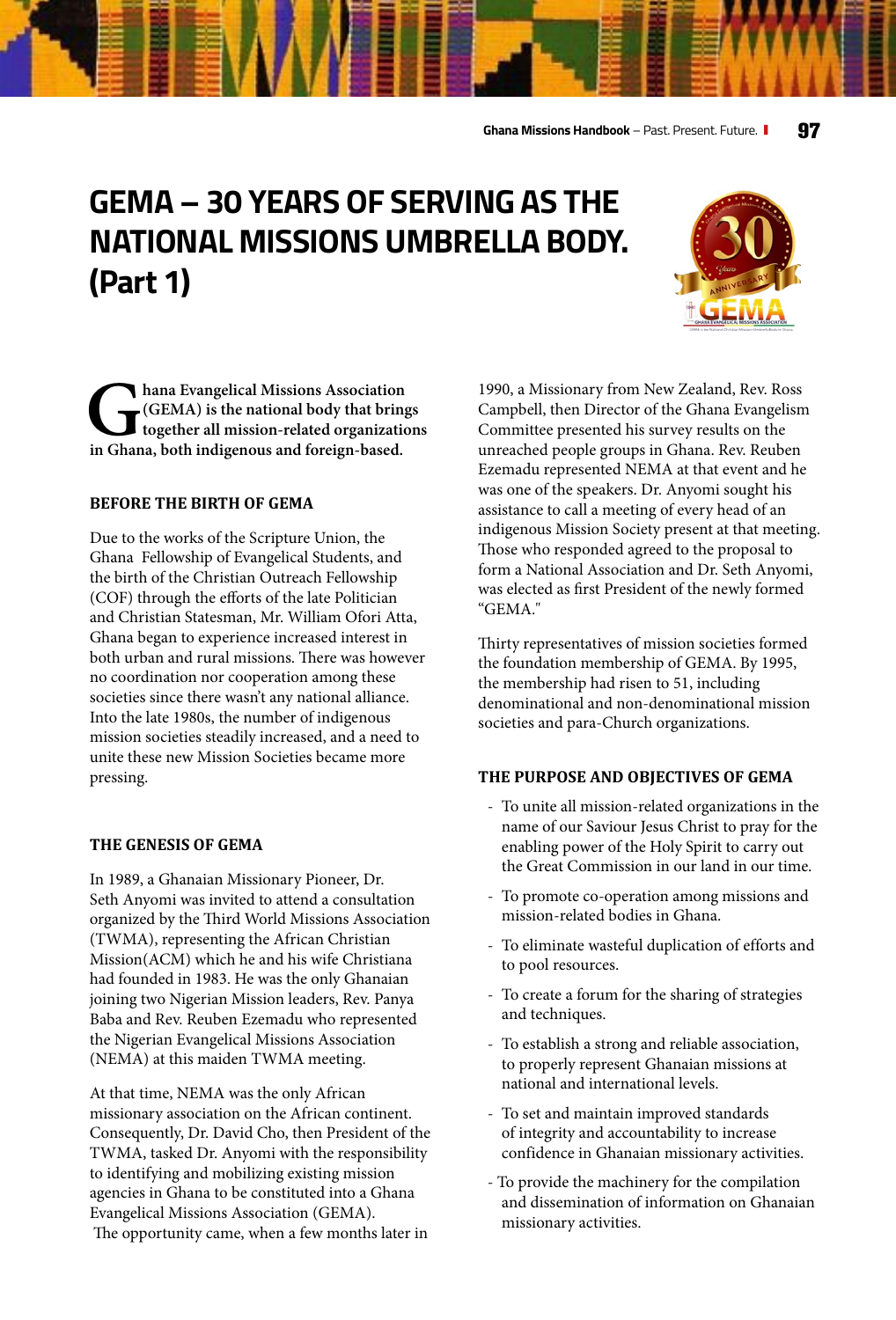- To cultivate productive partnerships between the church and missions.
- To associate and affiliate with the appropriate regional and global bodies.

#### **THE GEMA ORGANIZATIONAL STRUCTURE**

The initial structure comprised of the General Council, which was the final legislative and disciplinary body, with the power to delegate all or any of its authority to any committee appointed by it for that purpose. The Executive Body was responsible for policy formation and for ensuring that decisions are carried out. This body also ensured that regular meetings are held and that the recommendations of such meetings are given due consideration. The day-to-day administration of GEMA rested on the General Co-coordinator, who was the Chief Administrative Officer of the Association. He was fully responsible for the structure and employment of the administrative staff and also made recommendations to the General Council through the Executive Body for the engagement of field staff. Additionally, the respective officers reported to him concerning their particular sphere of operation. The assets and liabilities of GEMA were legally entrusted in the care of the Board of Trustees. There were also standing committees, which included the Committee for Training, Research and Information, and Strategy and Operation.

#### **THE EXECUTIVE COUNCIL OF GEMA**

The Executive Board comprised of:

President,

Vice-President

1<sup>st</sup> and 2<sup>nd</sup> Secretaries

Treasurer

Chairperson of the Committee for Research and Information

Chairperson of the Committee for Strategy and Operation

These leaders performed or functioned as their titles suggest and as otherwise prescribed by the Constitution or by the resolution of the General Council or the Executive Body.

#### **GEMA'S RELATIONSHIP WITH THE CHURCH, NATIONAL EVANGELICAL FELLOWSHIP, THE GHANA EVANGELISM COMMITTEE, AND OTHER BODIES**

GEMA sought to promote, sustain, and maintain effective co-operation with all churches as well as all Evangelical fellowships both inside and outside the country. GEMA seeks to serve the Church in Ghana and co-operates with GEC and other ecumenical bodies, to effect the cause of the Great Commission and for certain projects in the country.

#### **GEMA PROGRAMS:**

GEMA engaged in promoting missionary awareness programs in churches and mission research. Mission seminars for Christian leaders, pastors, etc., are also organized periodically. GEMA also fosters co-operation among the membership by holding seminars and Starting and Strengthening National Missions Movements.

GEMA organized workshops to share human, financial, and material resources, to make maximum use of these resources and to face the missionary task as a united force.

GEMACON (Now GEMAFEST): An annual missionary convention, dubbed "GEMACON" and organized by GEMA, brought together missionaries from all over the country for fellowship, sharing of ideas, evaluation of mission strategies, adoption of new ones, etc. It is a time of great refreshing for the missionaries, some of whom come from very distant mission fields, where they receive little information and encouragement.

GEMA co-operated with one of its members, the African Christian Mission (ACM), and its Western partners to establish the Ghana Evangelical Missionary Institute (GEMI), which is Ghana's first and only indigenous missionary training center. The Association unsuccessfully attempted to build a missions resource center. It has also supported the work of Sports Evangelism in Ghana. GEMA helped to start mission awareness campaigns in the rural areas and the Bible colleges in the country. GEMA also published and still produces a quarterly missions publication known as the "Voice of Missions." The purpose of this publication is: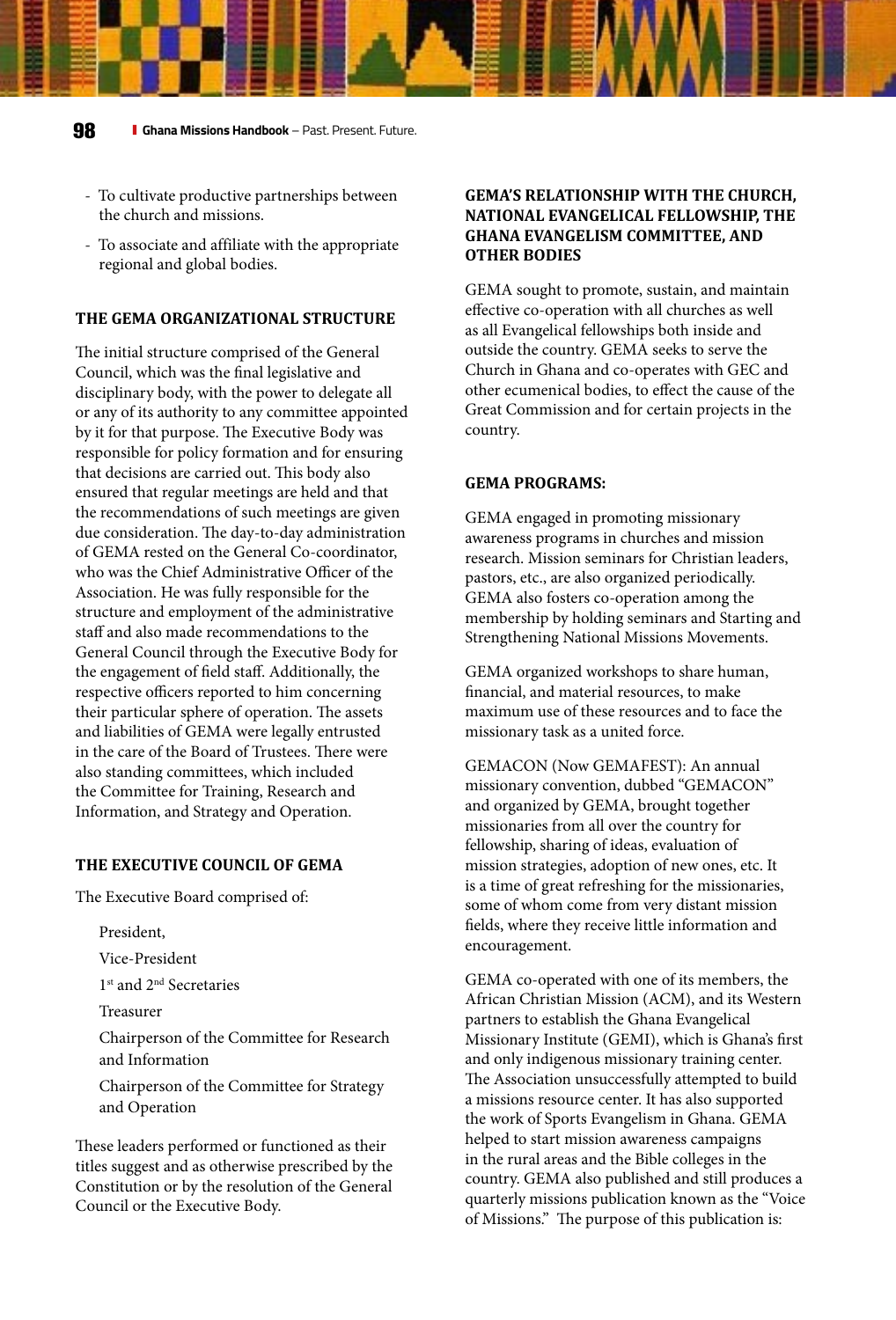• To create mission awareness.

• To help raise moral, prayer, and financial support for missionaries on the field.

• To create a forum for the sharing of mission strategies and techniques.

• To provide information on Ghanaian missionary activities (and on those of other countries as well).

#### **GEMA's KEY AREAS OF FOCUS DURING THE FIRST TEN YEARS:**

- Motivating the local church to rise to the challenge of reaching the unreached people groups in Ghana and beyond.
- The mobilization of all available resources for missions.
- Training.

#### **CHURCH-MISSION COOPERATION:**

To achieve maximum results in the Church, GEMA made every effort to:

- Reach out to heads of churches and Christian organizations for full participation in national missions.
- Establish a resource center for the use of the Christian community, especially with missionary work in Africa.
- Provide missionary training for the many

untrained Christian workers in the rural areas who are actively involved in missions and parachurch planting.

#### **CHALLENGES OF THE FIRST TEN YEARS:**

Communication- That was before mobile phones became so common.

Accessibility: It very difficult to Locate and identify and screen missionaries needing assistance such as medical and training.

Acceptance by the mainstream Church- Some local Churches did not readily embrace this newly formed National movement and her young mission societies.

#### **Conclusion:**

These challenges did not hinder nor stop the work of the Association; rather it learned to overcome the obstacles.

Today, members of the Association are scattered across the length and breadth of Ghana and are doing wonderfully well. After thirty years of existence, GEMA can be said to have come of age now. GEMA has by the Lord's help been able to stick to its objectives. Newer programs have and are being put in place, such as the production of a missions journal, the establishment of a mission resources center, training programs, and mission awareness campaigns are helping the Association effectively achieve its objectives.



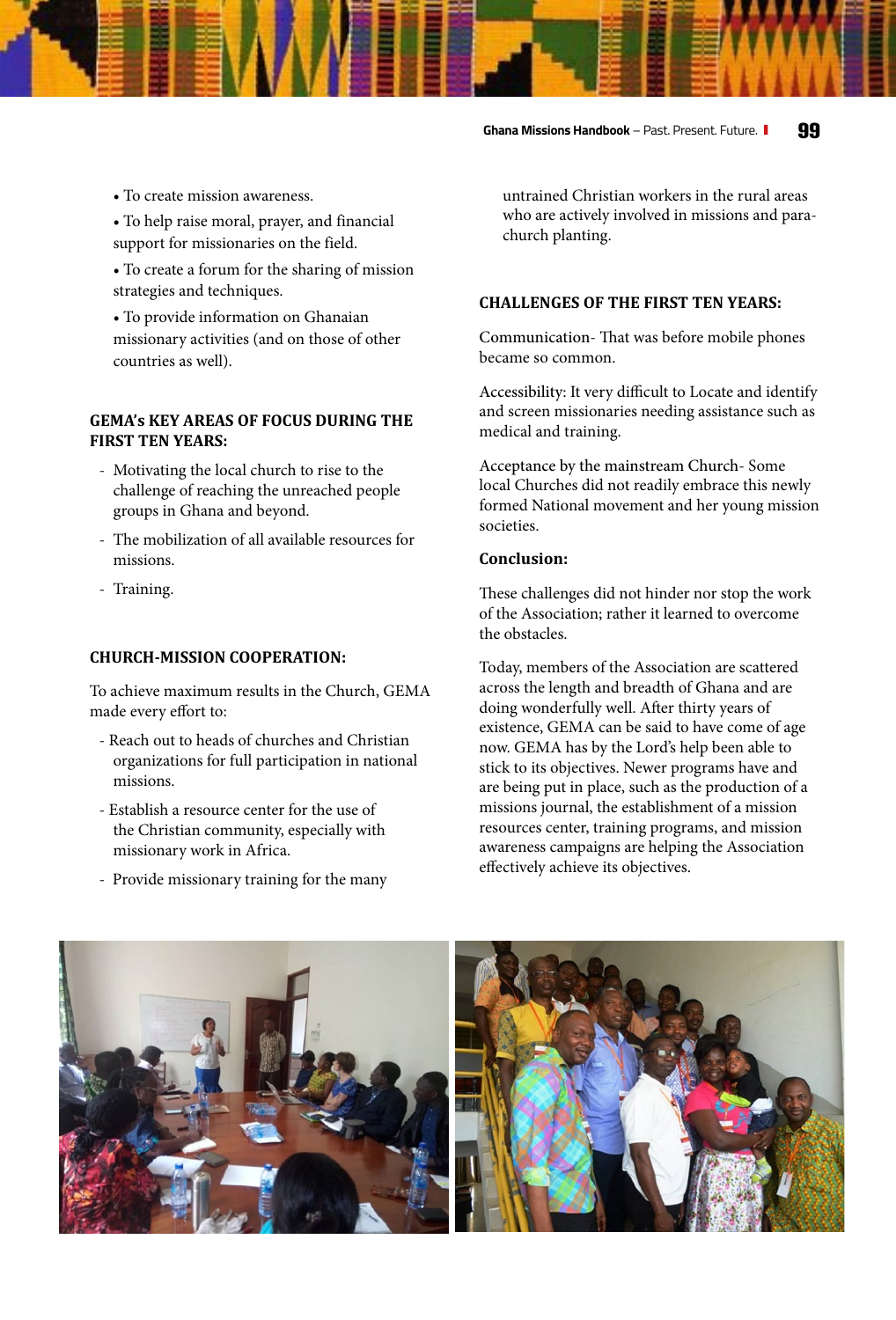





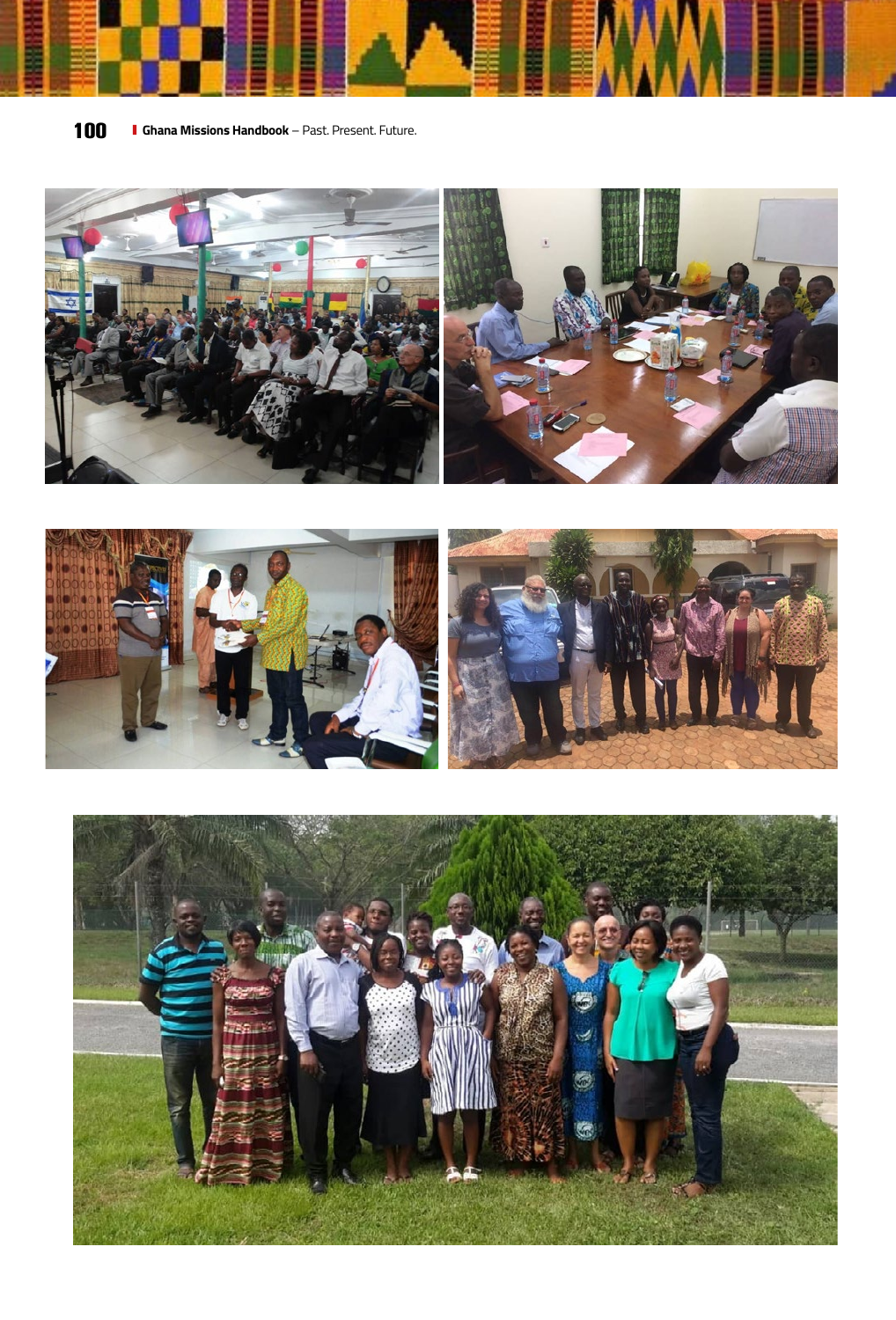## **GEMA – 30 YEARS OF SERVING AS THE NATIONAL MISSIONS UMBRELLA BODY. (Part 2)**



The first part of this article focused on the history and the first ten years of operation of GEMA. This second part focuses on thera from 2000 to 2020. history and the first ten years of operations of GEMA. This second part focuses on the era from 2000 to 2020.

In the AD 2000, GEMA organized the Ghana Millennium Missions Conference which marked a major milestone in the existence of GEMA. Several missionaries and mission organizations were honored for their faithful service in missions.

GEMA's current programs and projects include the following:

- 1. VISION 2040 a long term mission vision
- 2. Mission Research
- 3. Mission Training programs
- 4. People Group Consultations
- 5. GEMAFEST An annual missions conference
- 6. Monthly Missions Prayer Meetings
- 7. Missions Mentoring
- 8. Mission Leaders Lunch Fellowship
- 9. Annual Missionary Kid's (MK) Camp
- 10. Forums there are various forums for fellowship, sharing of best practices, and capacity building for the following clusters of the missionary movement:
	- **Mission Leaders Forum**
	- Partnership Development Officers Forum
	- Communication Officers Forum
	- · Mission Mobilizers Forum
	- Mission Researchers Forum
	- Young Leaders Forum
	- Accra Member Care Group

11. Publications: publishes the Voice of Missions and the Ghana Missions Handbook

GEMA consistently and humbly seeks to serve the Church in Ghana to enable her to fulfill her missionary mandate. GEMA, therefore, continues to collaborate with the GEC and all ecumenical bodies for that purpose.

GEMA is a founding member of the Africa Missions Association (AfMA), and also a member of the World Evangelical Alliance (WEA) Missions Commission and also collaborates with many global mission Bodies. In 2013, GEMA in partnership with GEC hosted the Global Mission Consultation which brought key mission leaders from around the world to strategize for the world missions.

GEMA has had great leadership since its inception and the four Presidents that have faithfully served the Association are; Dr. Seth Anyomi, Rev Sampson Dorkunor, Pastor Enoch Nyador, and Pastor Ray Mensah

#### **CURRENT LEADERSHIP**

The current leadership the Lord has blessed GEMA with to lead the association during this time and season are the following:

**NAME:** PASTOR RAY MENSA MENSAH **ROLE:** PRESIDENT **COUNTRY:** GHANA **MISSION AGENCY:** ONEWAY AFRICA

**NAME:** PASTOR JOSEPH DARLING MACCARTHY **ROLE:** VICE PRESIDENT **COUNTRY:** GHANA **MISSION AGENCY:** TORCHBEARERS MISSION INCORPORATED

**NAME:** MRS NAANA NKRUMAH **ROLE:** SECRETARY **COUNTRY:** GHANA **MISSION AGENCY:** GILLBT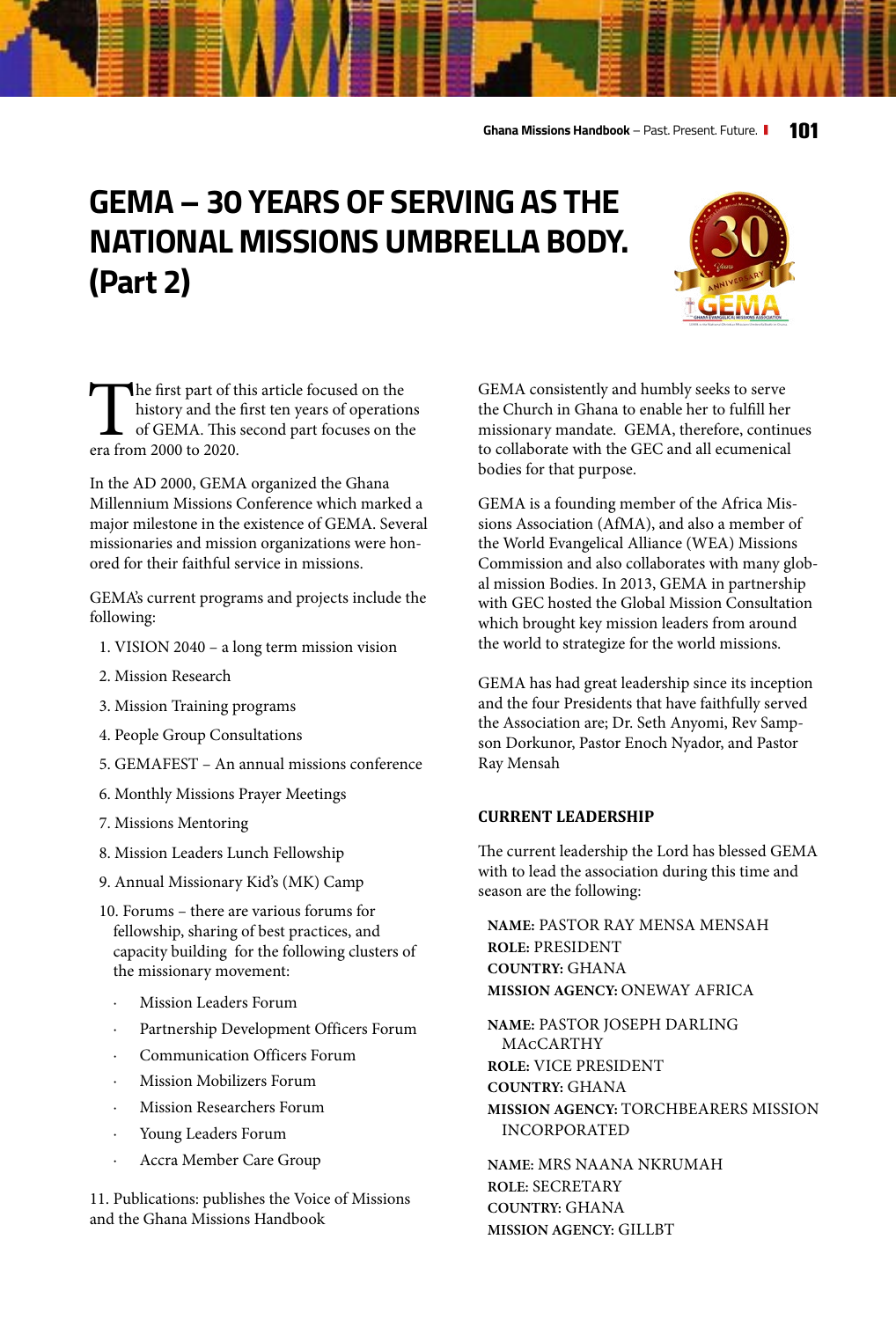**NAME:** MRS DIANAH A. MARFO **ROLE:** ASST. SECRETARY **COUNTRY:** GHANA **MISSION AGENCY:** TORCHBEARERS MISSION INCORPORATED

**NAME:** REV. DANIEL HYDE- APPIAH **ROLE:** TRAINING DIRECTOR **COUNTRY:** GHANA **MISSION AGENCY:** FULLSTATURE MISSION INTERNATIONAL

**NAME:** REV. SITSOFE ADAFIA **ROLE:** MOBILIZATION DIRECTOR **COUNTRY:** GHANA **MISSION AGENCY:** WORLD CHANGERS FAITH MINISTRY

NAME: MRS RICHESS OKAI **ROLE:** ASST. MOBILIZATION **COUNTRY:** GHANA **MISSION AGENCY:** OPERATION SERVE

**NAME:** MR. EUGENE YAKOHENE **ROLE:** TREASURER **COUNTRY:** GHANA **MISSION AGENCY:** PIONEERS AFRICA

**NAME:** REV. ALAN LOCKE **ROLE:** ASST. TREASURER **COUNTRY:** USA **MISSION AGENCY:** GHANA BAPTIST MISSION

**NAME:** MR. GEORGE GUMAH **ROLE:** RESEARCH DIRECTOR **COUNTRY:** GHANA **MISSION AGENCY:** PIONEERS AFRICA

**NAME:** MR. JAMES AMOAH- MENSAH **ROLE:** ASST. RESEARCH DIRECTOR **COUNTRY:** GHANA **MISSION AGENCY:** COF

**NAME:** DAVID YEBUAH **ROLE:** COMMUNICATION DIRECTOR **COUNTRY:** GHANA **MISSION AGENCY:** PIONEERS GHANA

**NAME:** MR. EMMANUEL PARBEY **ROLE:** ASST. COMMUNICATION DIRECTOR **COUNTRY:** GHANA **MISSION AGENCY:** CHALLENGE ENTERPRISE **NAME:** DR. GODWIN AHLIJAH **ROLE:** ADVOCACY & PARTNERSHIP DIRECTOR **COUNTRY:** GHANA **MISSION AGENCY:** MEANINGFUL LIFE INTERNATIONAL

**NAME:** PASTOR DEREK AMOO- SEKYI **ROLE:** PRAYER DIRECTOR **COUNTRY:** GHANA **MISSION AGENCY:** ASSEMBLIES OF GOD, AMARHIA/TMC

**NAME:** PASTOR JOHN NARTEY **ROLE:** EXECUTIVE MEMBER **COUNTRY:** GHANA **MISSION AGENCY:** CAPRO

**NAME:** MRS. GRACE BREW **ROLE:** EXECUTIVE MEMBER **COUNTRY:** GHANA **MISSION AGENCY:** CMRF

**NAME:** REV. ROLAND GRENIER **ROLE:** EXECUTIVE MEMBER **COUNTRY:** CANADA **MISSION AGENCY:** ACTS13

All the leaders of GEMA serve in various capacities in their local churches and their mission agencies and para-church organizations. GEMA seeks the unity of the church and a united front for the cause of the Great Commission.

We thank the Lord for all the amazing things He has done through the Association in these past 30 years and look forward to greater fruit and greater partnerships to reach the unreached in Ghana, West and North Africa, and beyond towards the fulfillment of the Great Commission. That is our passion and will remain our passion.

To God be the Glory!

Soli Deo Gloria!

Amen!!!